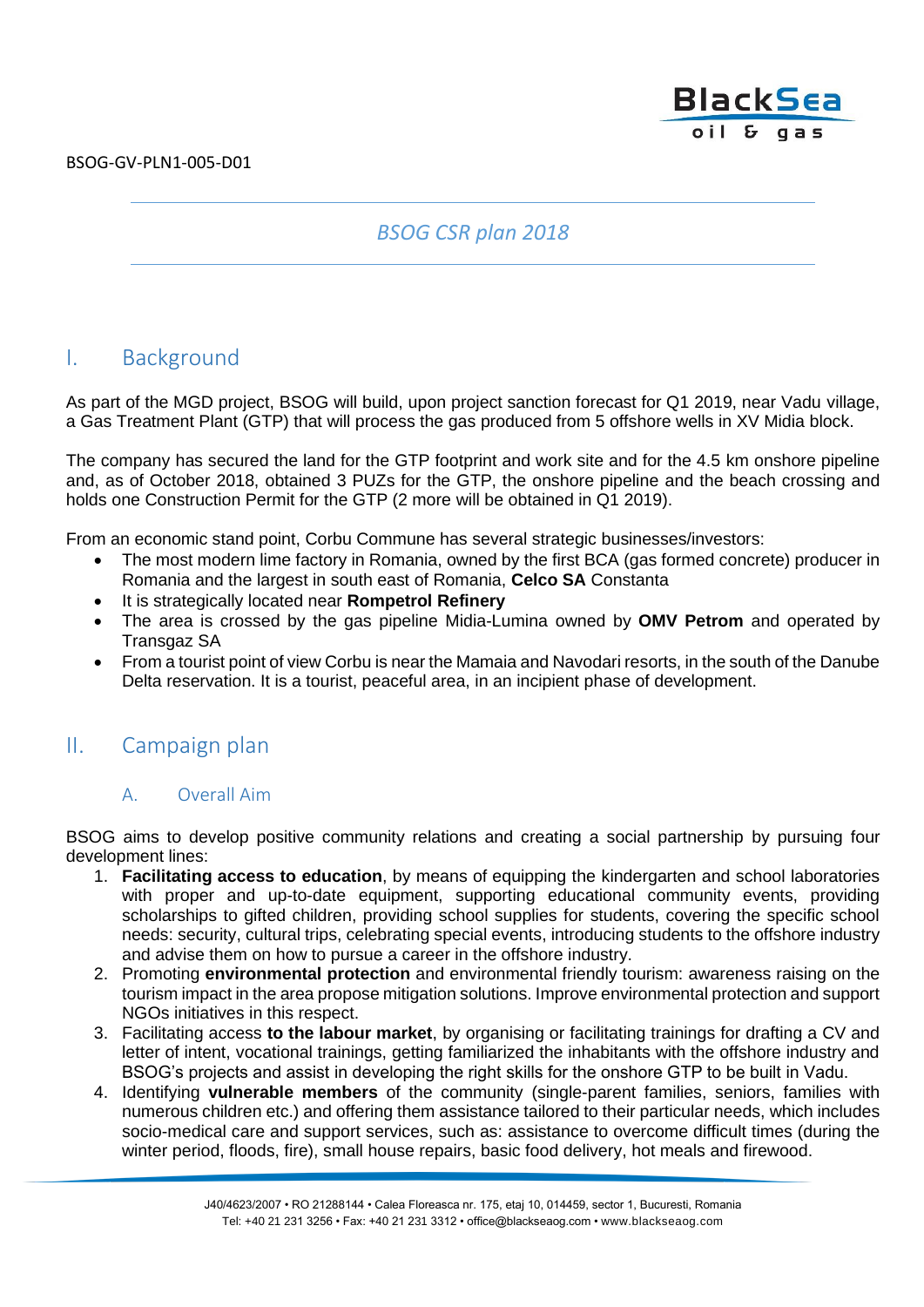

#### BSOG-GV-PLN1-005-D01

### B. Objectives

- 1. Obtain endorsement of the community for the company's projects that are impacting them (creating discomfort during the construction phase: increased traffic in the area, noise, pollution, degradation of roads).
- 2. Obtain all necessary permits from the local authorities for the MGD project in a timely manner.
- 3. Cultivate understanding and endorsement or at least not manifest opposition of the NGOs active in the community.
- 4. Raise awareness about the company's business plans and attract local talents.
- 5. Get profile and position as trustworthy business partner, concerned about the community in which it operates and committed to offer value to the community.
- 6. Engage early and openly with the local community to identify and respond to community concerns and needs before conflicts appear.

### C. Key publics

- **Local authorities and institutions**: Local Council and the Mayor's Office of Corbu commune, Danube Delta Biosphere Reserve Administration, Corbu School
- **NGOs**: both national and/or regional/local level that are working in the fields of education, culture, environmental protection, gender equality and social protection, forestry, nature conservation and agriculture: Centrul Cultral Corbu, Mare Nostrum, Oceanic Club, EuroLevel
- **Local businesses,** especially tourism-related businesses
- **Community Leaders and Opinion Makers**: high profile local leaders (mayor, priest, etc.)
- **Media**: both national and local television, newspapers and other online publications.
- **Public at large**: inhabitants of Corbu and Vadu
- BSOG employees and contractors
- Potential employment seekers

#### D. Key Messages

- BSOG generates sustainable prosperity through its business operations.
- BSOG is committed to making a positive, sustainable impact in the community in areas on education, environmental protection and employment.

#### E. Strategy

Our CSR activities target the community needs and are conducted in partnership with the local authorities (Mayor House, Corbu school director), NGOs, community influencers and other stakeholders and the products/services are contracted directly by BSOG.

Since our main focus is education, Ana-Maria Pericleanu had a meeting with the Corbu school Director, Mrs Elena Badea in September 2017 to get an insight on the school situation and the needs that the company can consider covering.

Specific needs of Vadu school communicated by Mrs Elena Badea in September 2017: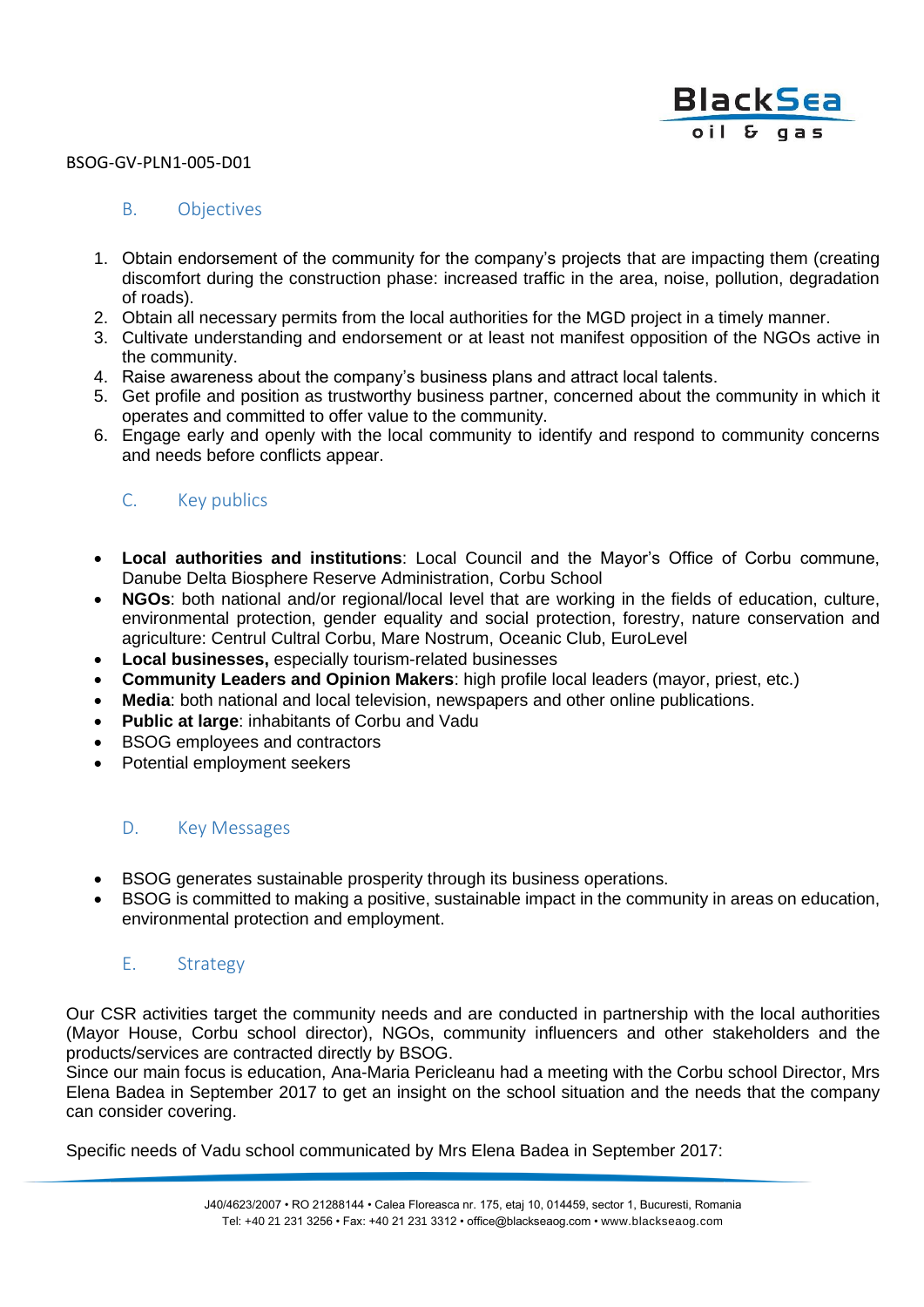# **BlackSea** oil & gas

#### BSOG-GV-PLN1-005-D01

- $\circ$  The back side of the school fencing made of iron gets stolen from time to time. This allows kids to play and hang out in the abandoned neighboring buildings (several buildings owned by the state company IMR) which puts their safety at risk.
- $\circ$  Also, the windows and the wood stored for heating the classrooms during wintertime get stolen from time to time. The solution proposed by Mr Badea is installing a video surveillance system or hiring a security company.
- o An interactive board for the kindergarten.
- o One video projector or TV screen for one classroom.
- $\circ$  There is no playground and the sports ground is not set up properly.
- o During wintertime and adverse weather kids have to keep the sports class in the classroom. The solution proposed by Mr Badea is building a small gym. Mrs Badea pointed out that the school holds 3000-4000 sqm of land next to the school which is not properly set up.
- o Parents do not afford to buy the auxiliary manuals proposed in the school program.
- $\circ$  The current toilet is laid in the school court and offers poor sanitary conditions. There is an ongoing project of attracting EU funds to rebuild it at European standards initiated by the Mayor House. The project is on hold due to blocked EU funds (status provided by the Vice Mayor).

Mrs Badea also informed in September 2018 that back in 2015 Corbu school applied for rehabilitating Vadu school and will enter the rehabilitation programe once the file gets approved and all the necessary public funding are approved. Therefore, in respect to Vadu school BSOG will focus on service provision rather than upgrading and equipping the school.

The focus in 2018 is celebrating Romania's centenary both at the school and in the community and making a positive impact in the community.

Specific actions:

- Planting 100 young oaks on a property owned by the Corbu Church near Corbu school
- Planting 100 young oaks on the property of the Vadu school, in the Vadu school backyard
- Supporting Corbu school Centenary celebration with the required stationary
- Supporting the costs for a 4-day trip of 14 children of Corbu to Alba Iulia in December 2018 at the initiative of Corbu Cultural Centre (Mr Daniel Enache)
- Being Santa for the children of Vadu school at the Christmas party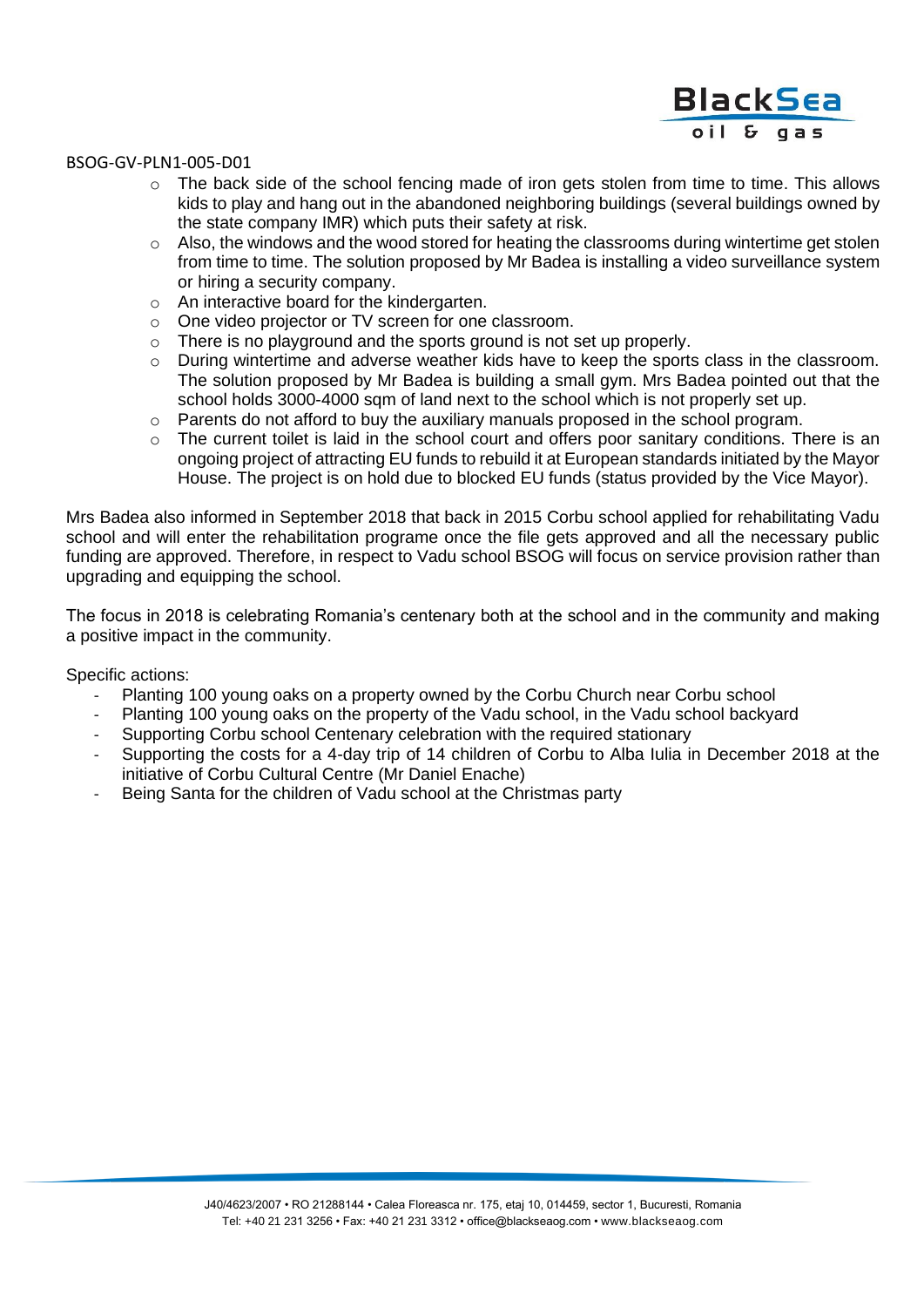

### BSOG-GV-PLN1-005-D01

## F. Overview of tactics and timings

| <b>Tactics</b>                              | <b>Activity</b>                                                                                | <b>Timing</b>                | <b>Responsible</b>                                      | <b>Link to objectives</b> |
|---------------------------------------------|------------------------------------------------------------------------------------------------|------------------------------|---------------------------------------------------------|---------------------------|
| <b>Centenary</b><br>celebration             | Getting offers for<br>purchasing 200 oak trees<br>and arrange delivery<br>terms and conditions | By November 9th              | Ana-Maria<br>Pericleanu                                 | 1,5                       |
|                                             | Get official request from<br>Corbu school and<br>consent from the Church                       |                              | Ana-Maria<br>Pericleanu                                 | 1,5                       |
|                                             | for planting the trees<br>and make sure they<br>prepare enough tools for<br>planting           | By November 9 <sup>th</sup>  | Elena Badea                                             |                           |
|                                             | Inform employees about<br>the CSR action and invite<br>them for planting                       | By November 9th              | Ana-Maria<br>Pericleanu                                 | 1,5                       |
|                                             | Planting day in Corbu<br>and Vadu                                                              | November 17th                | <b>ALL BSOG</b>                                         | <b>ALL</b>                |
|                                             | Order the necessary<br>stationary for December<br>1 <sup>st</sup>                              | By November 16 <sup>th</sup> | Ana-Maria<br>Pericleanu                                 | 1, 2, 3, 4, 5             |
|                                             | Get official request and<br>detailed event agenda<br>for Centenary trip of 14                  | By November 16 <sup>th</sup> | Ana-Maria<br>Pericleanu                                 | 1,5                       |
|                                             | children to Alba Iulia<br>under Corbu Cultural<br>Centre                                       |                              | <b>Daniel Enache</b>                                    |                           |
|                                             | Arrange transportation,<br>accommodation and<br>local trips in Alba Iulia                      | By November 23rd             | Ana-Maria<br>Pericleanu<br><b>Daniel Enache</b>         | 1,5                       |
| <b>Christmas</b><br>party in Vadu<br>school | Get proposals from the<br>school director and<br>analyse them                                  | By November 23rd             | Ana-Maria<br>Pericleanu<br>Elena Badea                  | 1,2,5                     |
|                                             | Purchase & personalize<br>gifts                                                                | By December 7th              | Ana-Maria<br>Pericleanu                                 | 1,2,5                     |
|                                             | Deliver and attend the<br>party                                                                | Party day                    | Ana-Maria<br>Pericleanu, other<br><b>BSOG employees</b> | 1, 2, 5                   |